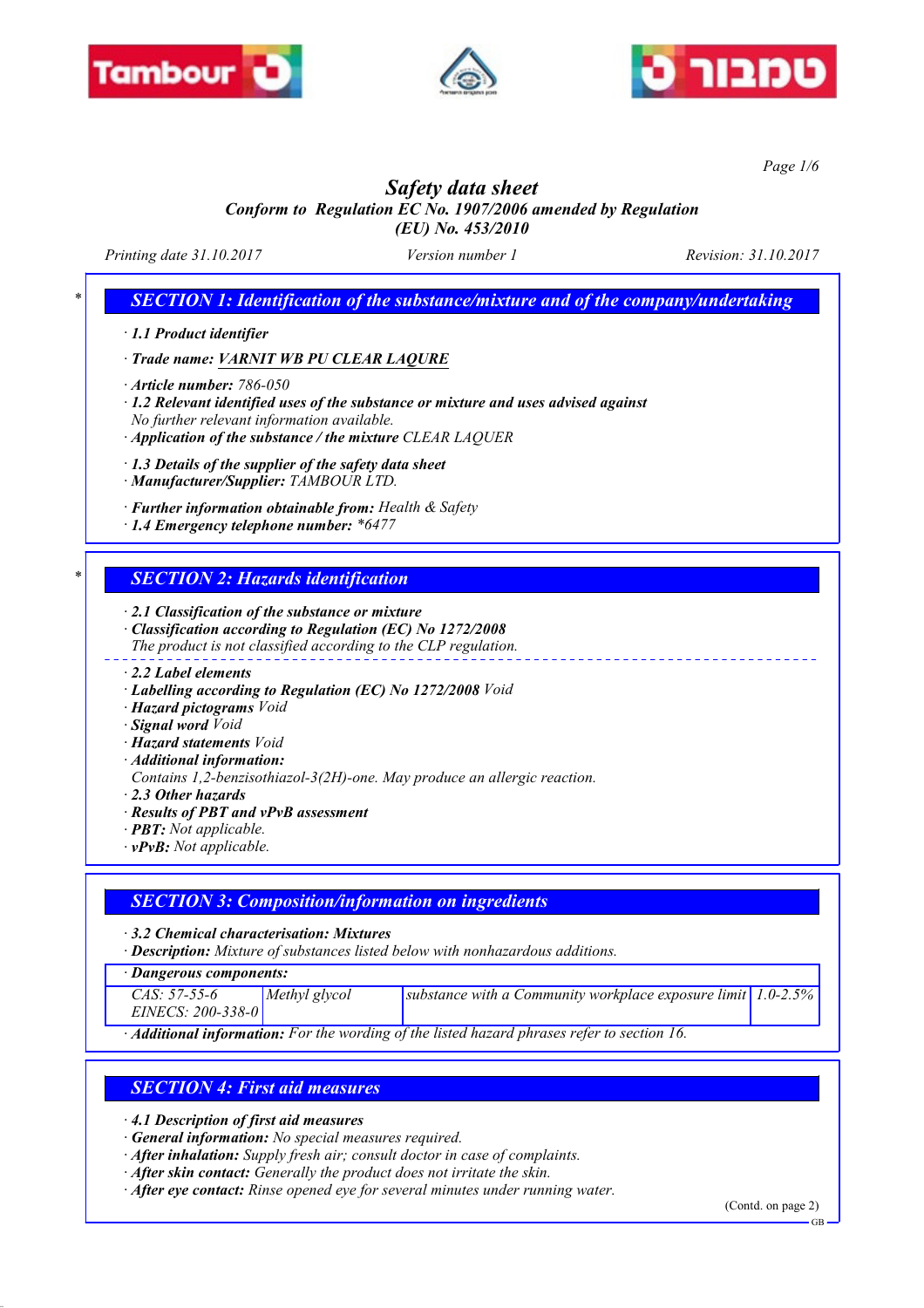*Safety data sheet Conform to Regulation EC No. 1907/2006 amended by Regulation*

*(EU) No. 453/2010*

*Printing date 31.10.2017 Version number 1 Revision: 31.10.2017*

### *Trade name: VARNIT WB PU CLEAR LAQURE*

(Contd. of page 1)

*· After swallowing: If symptoms persist consult doctor.*

*· 4.2 Most important symptoms and effects, both acute and delayed No further relevant information available.*

*· 4.3 Indication of any immediate medical attention and special treatment needed*

*No further relevant information available.*

### *SECTION 5: Firefighting measures*

- *· 5.1 Extinguishing media*
- *· Suitable extinguishing agents: Use fire extinguishing methods suitable to surrounding conditions.*
- *· 5.2 Special hazards arising from the substance or mixture No further relevant information available.*
- *· 5.3 Advice for firefighters*

*· Protective equipment: No special measures required.*

### *SECTION 6: Accidental release measures*

*· 6.1 Personal precautions, protective equipment and emergency procedures Not required.*

*· 6.2 Environmental precautions: No special measures required.*

*· 6.3 Methods and material for containment and cleaning up:*

- *Absorb with liquid-binding material (sand, diatomite, acid binders, universal binders, sawdust).*
- *· 6.4 Reference to other sections*
- *No dangerous substances are released.*

*See Section 7 for information on safe handling.*

*See Section 8 for information on personal protection equipment.*

*See Section 13 for disposal information.*

### *SECTION 7: Handling and storage*

*· 7.1 Precautions for safe handling No special measures required.*

- *· Information about fire and explosion protection: No special measures required.*
- *· 7.2 Conditions for safe storage, including any incompatibilities*
- *· Storage:*
- *· Requirements to be met by storerooms and receptacles: No special requirements.*
- *· Information about storage in one common storage facility: Not required.*
- *· Further information about storage conditions: None.*
- *· 7.3 Specific end use(s) No further relevant information available.*

### *SECTION 8: Exposure controls/personal protection*

- *· Additional information about design of technical facilities: No further data; see item 7.*
- *· 8.1 Control parameters*
- *· Ingredients with limit values that require monitoring at the workplace:*

*57-55-6 Methyl glycol*

*WEL (Great Britain) Long-term value: 474\* 10\*\* mg/m³, 150\* ppm*

*\*total vapour and particulates \*\*particulates*

*· Additional information: The lists valid during the making were used as basis.*

- *· 8.2 Exposure controls*
- *· Personal protective equipment:*
- *· General protective and hygienic measures:*
- *The usual precautionary measures are to be adhered to when handling chemicals.*
- *· Respiratory protection: Not required.*

(Contd. on page 3)

GB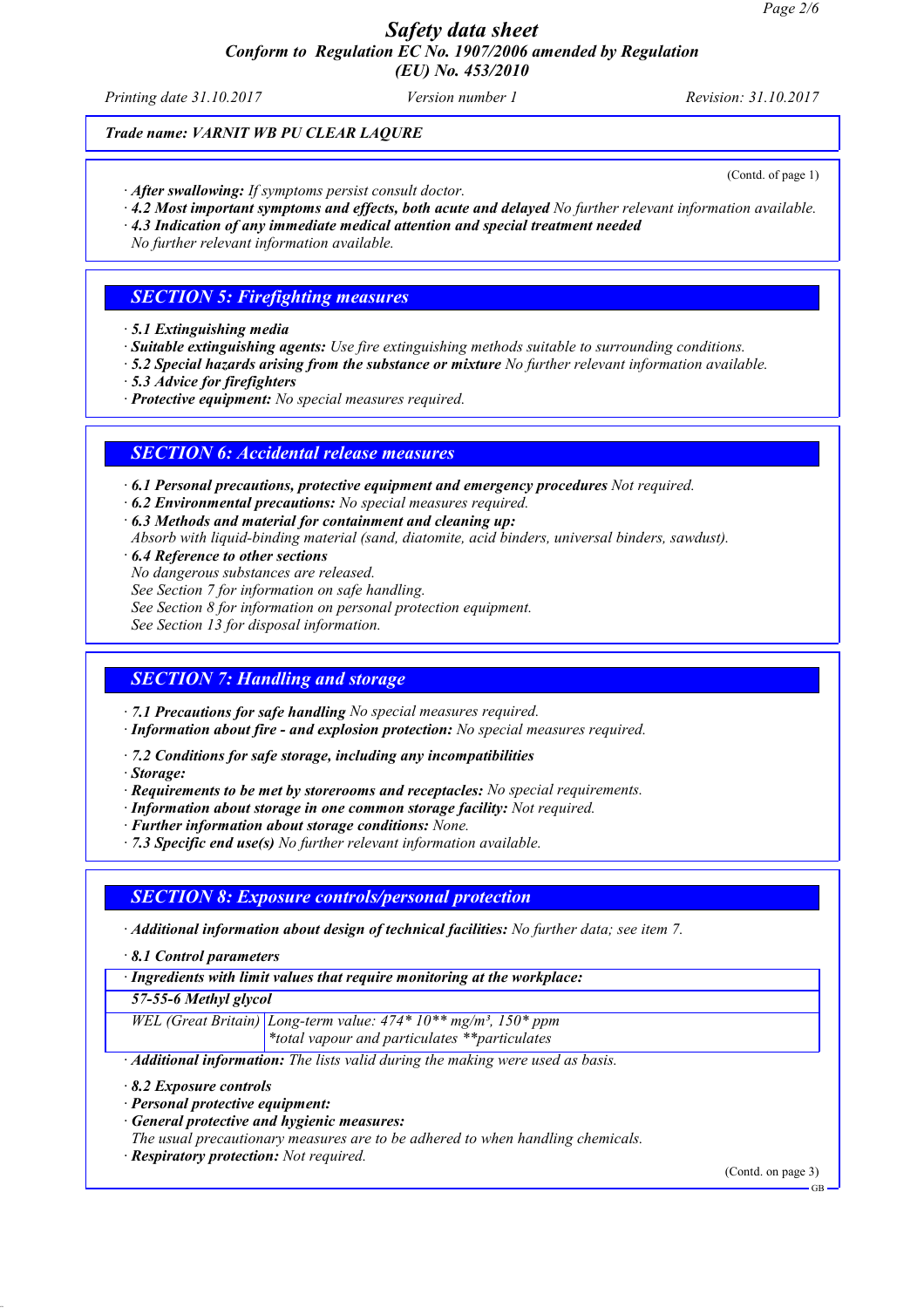*Printing date 31.10.2017 Version number 1 Revision: 31.10.2017*

(Contd. of page 2)

### *Trade name: VARNIT WB PU CLEAR LAQURE*

### *· Protection of hands:*

*The glove material has to be impermeable and resistant to the product/ the substance/ the preparation. Due to missing tests no recommendation to the glove material can be given for the product/ the preparation/ the chemical mixture.*

*Selection of the glove material on consideration of the penetration times, rates of diffusion and the degradation*

#### *· Material of gloves*

*The selection of the suitable gloves does not only depend on the material, but also on further marks of quality and varies from manufacturer to manufacturer. As the product is a preparation of several substances, the resistance of the glove material can not be calculated in advance and has therefore to be checked prior to the application.*

#### *· Penetration time of glove material*

*The exact break trough time has to be found out by the manufacturer of the protective gloves and has to be observed.*

*· Eye protection: Goggles recommended during refilling*

| · 9.1 Information on basic physical and chemical properties |                                               |
|-------------------------------------------------------------|-----------------------------------------------|
| <b>General Information</b>                                  |                                               |
| $\cdot$ Appearance:                                         |                                               |
| Form:                                                       | Fluid                                         |
| Colour:                                                     | According to product specification            |
| Odour:                                                      | Characteristic                                |
| · Odour threshold:                                          | Not determined.                               |
| $\cdot$ pH-value:                                           | Not determined.                               |
| $\cdot$ Change in condition                                 |                                               |
| Melting point/freezing point:                               | Undetermined.                                 |
| Initial boiling point and boiling range: Undetermined.      |                                               |
| · Flash point:                                              | Not applicable.                               |
| · Flammability (solid, gas):                                | Not applicable.                               |
| · Ignition temperature:                                     |                                               |
| <b>Decomposition temperature:</b>                           | Not determined.                               |
| · Auto-ignition temperature:                                | Product is not selfigniting.                  |
| · Explosive properties:                                     | Product does not present an explosion hazard. |
| · Explosion limits:                                         |                                               |
| Lower:                                                      | Not determined.                               |
| Upper:                                                      | Not determined.                               |
| $\cdot$ Vapour pressure at 20 °C:                           | $23$ hPa                                      |
| · Density:                                                  | Not determined.                               |
| $\cdot$ Relative density                                    | Not determined.                               |
| · Vapour density                                            | Not determined.                               |
| $\cdot$ Evaporation rate                                    | Not determined.                               |
| · Solubility in / Miscibility with                          |                                               |
| water:                                                      | Not miscible or difficult to mix.             |
| · Partition coefficient: n-octanol/water:                   | Not determined.                               |
| · Viscosity:                                                |                                               |
| Dynamic:                                                    | Not determined.                               |

GB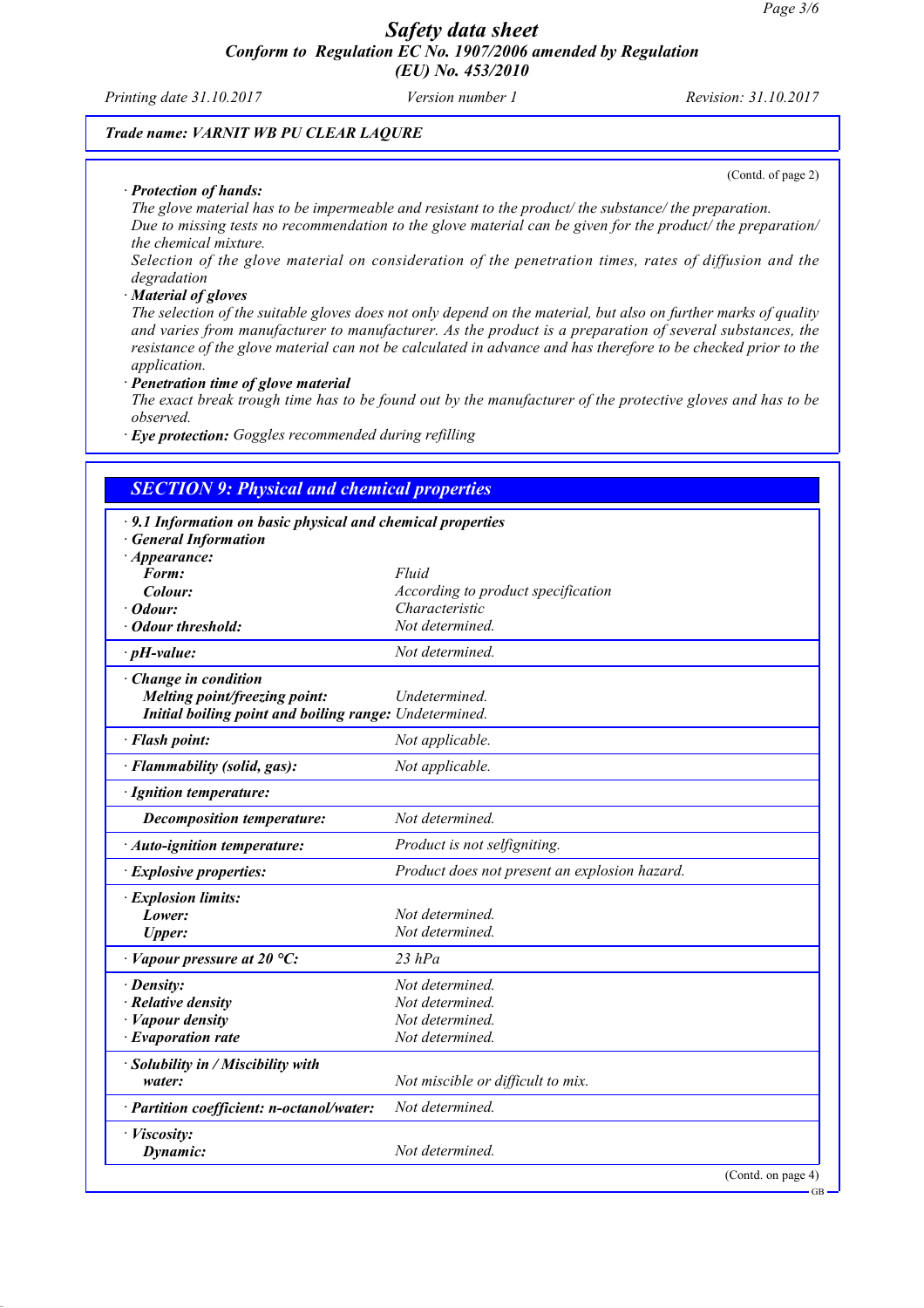### *Safety data sheet Conform to Regulation EC No. 1907/2006 amended by Regulation (EU) No. 453/2010*

*Printing date 31.10.2017 Version number 1 Revision: 31.10.2017*

### *Trade name: VARNIT WB PU CLEAR LAQURE*

|                                                         |                                                     | (Contd. of page 3) |
|---------------------------------------------------------|-----------------------------------------------------|--------------------|
| Kinematic:                                              | Not determined.                                     |                    |
| · Solvent content:<br>Organic solvents:<br>Water:       | $2.2\%$<br>59.3%                                    |                    |
| <b>VOC</b> Content                                      | $2.2\%$<br>53.5 $g/l / 0.45$ lb/gl                  |                    |
| <i>Solids content:</i><br>$\cdot$ 9.2 Other information | 99.4%<br>No further relevant information available. |                    |

### *SECTION 10: Stability and reactivity*

*· 10.1 Reactivity No further relevant information available.*

- *· 10.2 Chemical stability*
- *· Thermal decomposition / conditions to be avoided: No decomposition if used according to specifications.*
- *· 10.3 Possibility of hazardous reactions No dangerous reactions known.*
- *· 10.4 Conditions to avoid No further relevant information available.*
- *· 10.5 Incompatible materials: No further relevant information available.*
- *· 10.6 Hazardous decomposition products: No dangerous decomposition products known.*

### *SECTION 11: Toxicological information*

*· 11.1 Information on toxicological effects*

- *· Acute toxicity Based on available data, the classification criteria are not met.*
- *· Primary irritant effect:*
- *· Skin corrosion/irritation Based on available data, the classification criteria are not met.*
- *· Serious eye damage/irritation Based on available data, the classification criteria are not met.*
- *· Respiratory or skin sensitisation Based on available data, the classification criteria are not met.*
- *· CMR effects (carcinogenity, mutagenicity and toxicity for reproduction)*
- *· Germ cell mutagenicity Based on available data, the classification criteria are not met.*
- *· Carcinogenicity Based on available data, the classification criteria are not met.*
- *· Reproductive toxicity Based on available data, the classification criteria are not met.*
- *· STOT-single exposure Based on available data, the classification criteria are not met.*
- *· STOT-repeated exposure Based on available data, the classification criteria are not met.*

*· Aspiration hazard Based on available data, the classification criteria are not met.*

### *SECTION 12: Ecological information*

- *· 12.1 Toxicity*
- *· Aquatic toxicity: No further relevant information available.*
- *· 12.2 Persistence and degradability No further relevant information available.*
- *· 12.3 Bioaccumulative potential No further relevant information available.*
- *· 12.4 Mobility in soil No further relevant information available.*
- *· Additional ecological information:*
- *· General notes: Generally not hazardous for water*
- *· 12.5 Results of PBT and vPvB assessment*
- *· PBT: Not applicable.*
- *· vPvB: Not applicable.*
- *· 12.6 Other adverse effects No further relevant information available.*

(Contd. on page 5)

GB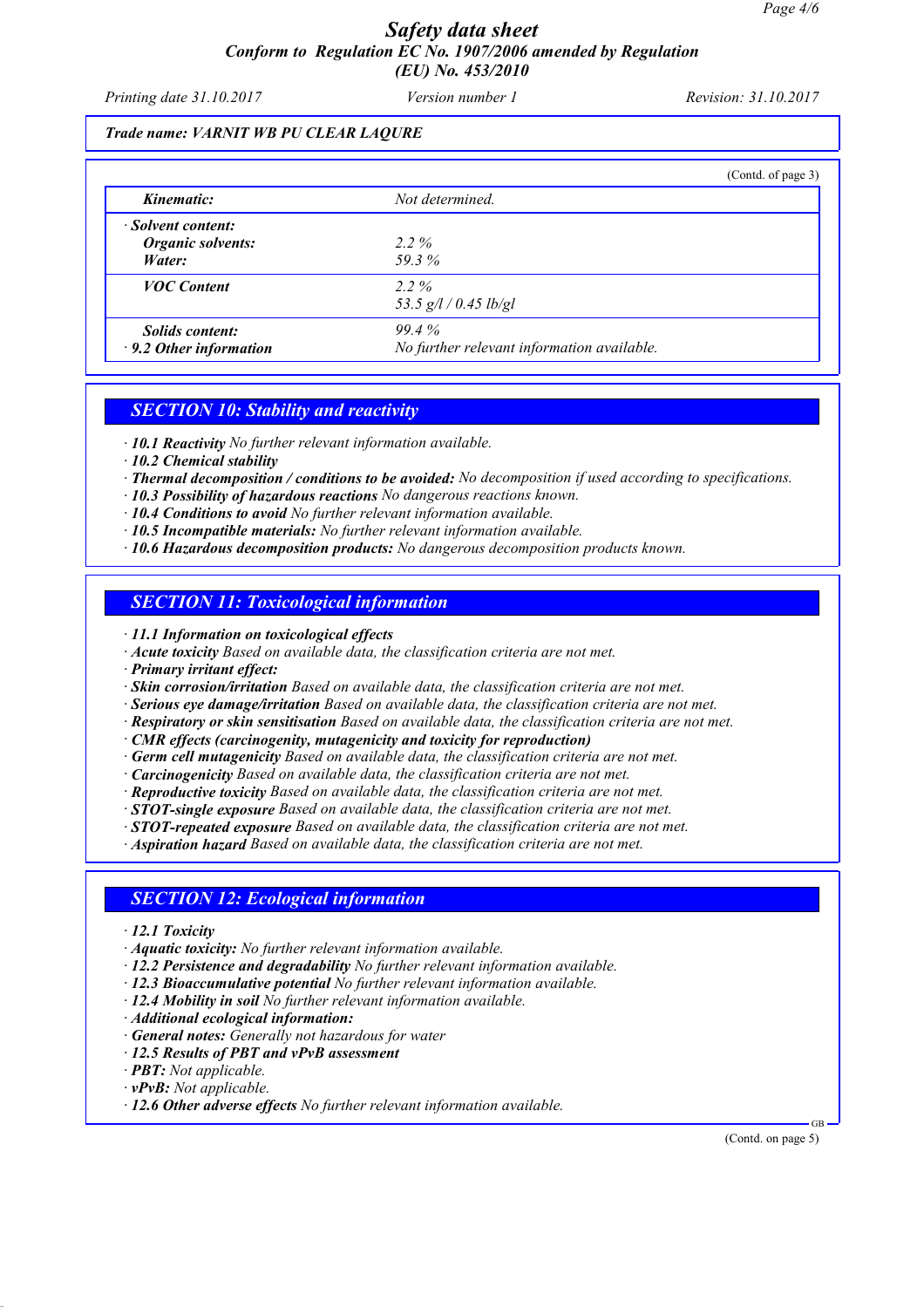## *Safety data sheet Conform to Regulation EC No. 1907/2006 amended by Regulation (EU) No. 453/2010*

*Printing date 31.10.2017 Version number 1 Revision: 31.10.2017*

*Trade name: VARNIT WB PU CLEAR LAQURE*

(Contd. of page 4)

### *SECTION 13: Disposal considerations*

*· 13.1 Waste treatment methods*

*· Recommendation Smaller quantities can be disposed of with household waste.*

*· Uncleaned packaging:*

*· Recommendation: Disposal must be made according to official regulations.*

### *SECTION 14: Transport information*

| $\cdot$ 14.1 UN-Number<br>ADR, ADN, IMDG, IATA                                     | Void            |
|------------------------------------------------------------------------------------|-----------------|
| $\cdot$ 14.2 UN proper shipping name<br>ADR, ADN, IMDG, IATA                       | Void            |
| $\cdot$ 14.3 Transport hazard class(es)                                            |                 |
| · ADR, ADN, IMDG, IATA<br>$\cdot$ Class                                            | Void            |
| $\cdot$ 14.4 Packing group<br>ADR, IMDG, IATA                                      | Void            |
| 14.5 Environmental hazards:<br>$\cdot$ Marine pollutant:                           | No              |
| $\cdot$ 14.6 Special precautions for user                                          | Not applicable. |
| $\cdot$ 14.7 Transport in bulk according to Annex II of<br>Marpol and the IBC Code | Not applicable. |
| · UN "Model Regulation":                                                           | Void            |

### *SECTION 15: Regulatory information*

*· 15.1 Safety, health and environmental regulations/legislation specific for the substance or mixture*

*· Labelling according to Regulation (EC) No 1272/2008 Void*

*· Hazard pictograms Void*

*· Signal word Void*

*· Hazard statements Void*

*· Directive 2012/18/EU*

*· Named dangerous substances - ANNEX I None of the ingredients is listed.*

*· National regulations:*

*· Technical instructions (air):*

| <b>Class</b> | Share in % |
|--------------|------------|
| Wasser       | 593        |
|              |            |

*· Waterhazard class: Generally not hazardous for water.*

*· 15.2 Chemical safety assessment: A Chemical Safety Assessment has not been carried out.*

### *SECTION 16: Other information*

*This information is based on our present knowledge. However, this shall not constitute a guarantee for any specific product features and shall not establish a legally valid contractual relationship.*

(Contd. on page 6)

GB